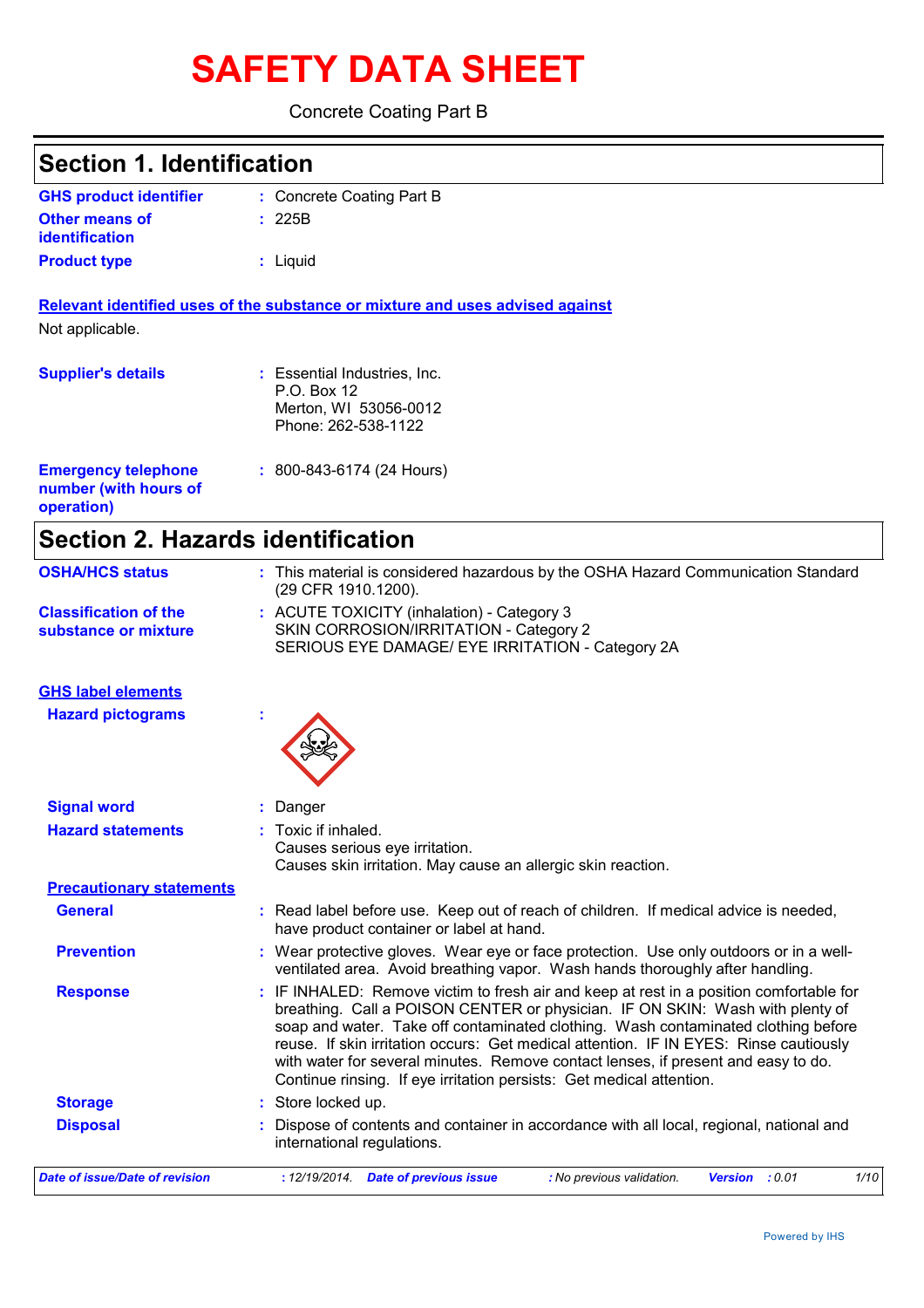# **Section 2. Hazards identification**

**Hazards not otherwise classified :** None known.

# **Section 3. Composition/information on ingredients**

| Substance/mixture     | : Mixture       |
|-----------------------|-----------------|
| <b>Other means of</b> | : Not available |
| <b>identification</b> |                 |

| <b>CAS number/other identifiers</b> |                  |
|-------------------------------------|------------------|
| <b>CAS</b> number                   | : Not applicable |
| <b>Product code</b>                 | : 225B           |

## Hexamethylene diisocyanate, oligomers 60 - 100 28182-81-2 ethyldiisopropylamine 1 - 5 7087-68-5 **Ingredient name % CAS number**

Any concentration shown as a range is to protect confidentiality or is due to batch variation.

**There are no additional ingredients present which, within the current knowledge of the supplier and in the concentrations applicable, are classified as hazardous to health or the environment and hence require reporting in this section.**

**Occupational exposure limits, if available, are listed in Section 8.**

# **Section 4. First aid measures**

## **Description of necessary first aid measures**

| <b>Eye contact</b>  | : Immediately flush eyes with plenty of water, occasionally lifting the upper and lower<br>eyelids. Check for and remove any contact lenses. Continue to rinse for at least 10<br>minutes. Get medical attention.                                                                                                                                                                                                                                                                                                                                                                                                                                                                                                                                                                                                                                                                                              |
|---------------------|----------------------------------------------------------------------------------------------------------------------------------------------------------------------------------------------------------------------------------------------------------------------------------------------------------------------------------------------------------------------------------------------------------------------------------------------------------------------------------------------------------------------------------------------------------------------------------------------------------------------------------------------------------------------------------------------------------------------------------------------------------------------------------------------------------------------------------------------------------------------------------------------------------------|
| <b>Inhalation</b>   | : Remove victim to fresh air and keep at rest in a position comfortable for breathing. If it<br>is suspected that fumes are still present, the rescuer should wear an appropriate mask<br>or self-contained breathing apparatus. If not breathing, if breathing is irregular or if<br>respiratory arrest occurs, provide artificial respiration or oxygen by trained personnel. It<br>may be dangerous to the person providing aid to give mouth-to-mouth resuscitation.<br>Get medical attention. If necessary, call a poison center or physician. If unconscious,<br>place in recovery position and get medical attention immediately. Maintain an open<br>airway. Loosen tight clothing such as a collar, tie, belt or waistband. In case of<br>inhalation of decomposition products in a fire, symptoms may be delayed. The exposed<br>person may need to be kept under medical surveillance for 48 hours. |
| <b>Skin contact</b> | : Flush contaminated skin with plenty of water. Remove contaminated clothing and<br>shoes. Continue to rinse for at least 10 minutes. Get medical attention. Wash clothing<br>before reuse. Clean shoes thoroughly before reuse.                                                                                                                                                                                                                                                                                                                                                                                                                                                                                                                                                                                                                                                                               |
| <b>Ingestion</b>    | : Wash out mouth with water. Remove dentures if any. Remove victim to fresh air and<br>keep at rest in a position comfortable for breathing. If material has been swallowed and<br>the exposed person is conscious, give small quantities of water to drink. Stop if the<br>exposed person feels sick as vomiting may be dangerous. Do not induce vomiting<br>unless directed to do so by medical personnel. If vomiting occurs, the head should be<br>kept low so that vomit does not enter the lungs. Get medical attention. Never give<br>anything by mouth to an unconscious person. If unconscious, place in recovery position<br>and get medical attention immediately. Maintain an open airway. Loosen tight clothing<br>such as a collar, tie, belt or waistband.                                                                                                                                      |

|                                       | Most important symptoms/effects, acute and delayed |                           |                       |      |
|---------------------------------------|----------------------------------------------------|---------------------------|-----------------------|------|
| <b>Potential acute health effects</b> |                                                    |                           |                       |      |
| Eye contact                           | : Causes serious eye irritation.                   |                           |                       |      |
| Date of issue/Date of revision        | : 12/19/2014. Date of previous issue               | : No previous validation. | <b>Version</b> : 0.01 | 2/10 |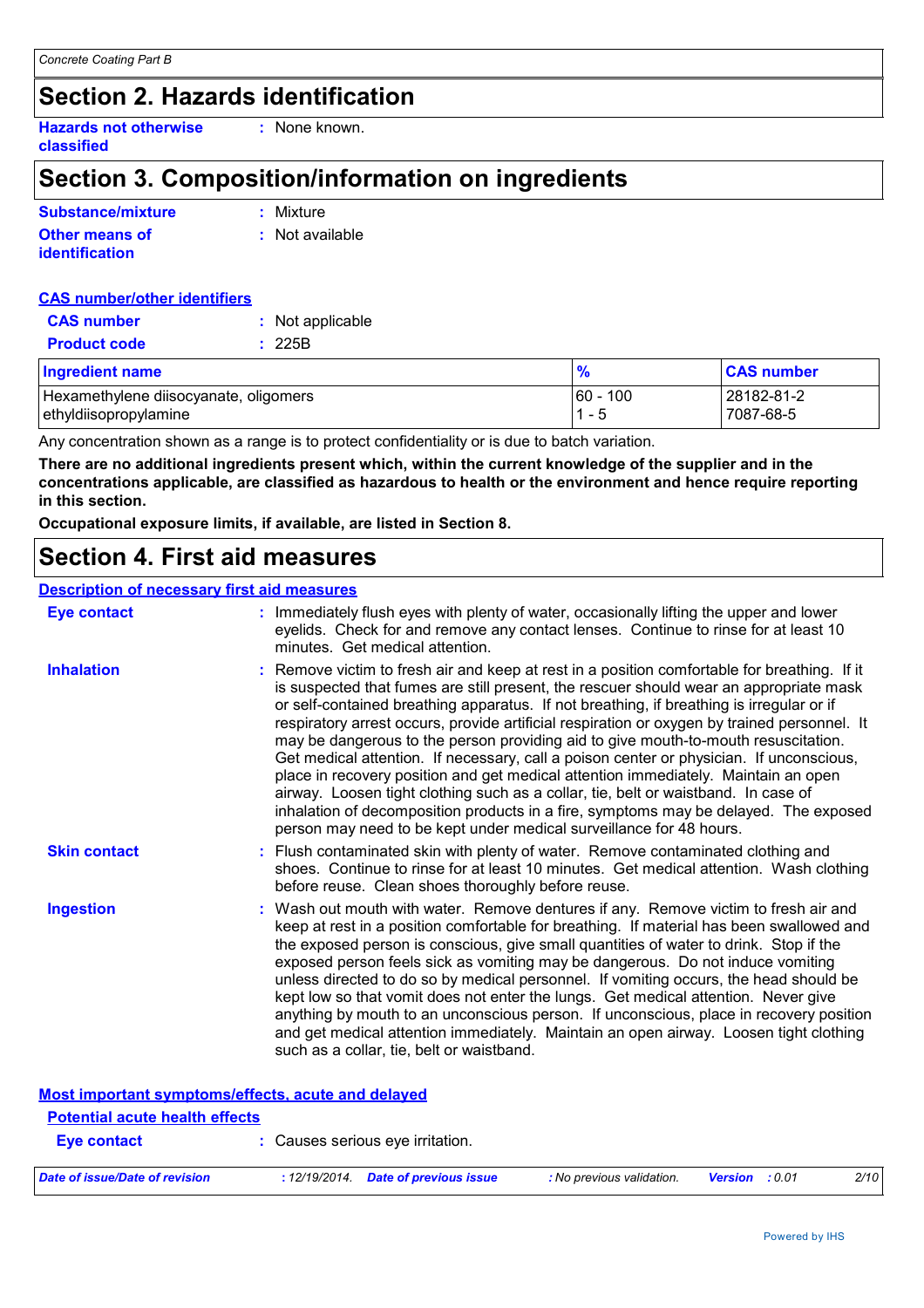## **Section 4. First aid measures Protection of first-aiders :** No action shall be taken involving any personal risk or without suitable training. If it is suspected that fumes are still present, the rescuer should wear an appropriate mask or self-contained breathing apparatus. It may be dangerous to the person providing aid to give mouth-to-mouth resuscitation. **Notes to physician <b>:** In case of inhalation of decomposition products in a fire, symptoms may be delayed. The exposed person may need to be kept under medical surveillance for 48 hours. **Specific treatments :** No specific treatment. **Inhalation :** Toxic if inhaled. Exposure to decomposition products may cause a health hazard. Serious effects may be delayed following exposure. **Ingestion :** Irritating to mouth, throat and stomach. **Skin contact :** Causes skin irritation. May cause an allergic skin reaction. **Over-exposure signs/symptoms Skin contact Ingestion Inhalation :** No specific data. No specific data. **:** Adverse symptoms may include the following: **:** irritation redness **Eye contact :** Adverse symptoms may include the following: pain or irritation watering redness **Indication of immediate medical attention and special treatment needed, if necessary**

## **See toxicological information (Section 11)**

# **Section 5. Fire-fighting measures**

| <b>Extinguishing media</b>                               |                                                                                                                                                                                                     |
|----------------------------------------------------------|-----------------------------------------------------------------------------------------------------------------------------------------------------------------------------------------------------|
| <b>Suitable extinguishing</b><br>media                   | : Use an extinguishing agent suitable for the surrounding fire.                                                                                                                                     |
| Unsuitable extinguishing<br>media                        | : None known.                                                                                                                                                                                       |
| <b>Specific hazards arising</b><br>from the chemical     | : In a fire or if heated, a pressure increase will occur and the container may burst.                                                                                                               |
| <b>Hazardous thermal</b><br>decomposition products       | : Decomposition products may include the following materials:<br>carbon dioxide<br>carbon monoxide<br>nitrogen oxides<br>phosphorus oxides                                                          |
| <b>Special protective actions</b><br>for fire-fighters   | : Promptly isolate the scene by removing all persons from the vicinity of the incident if<br>there is a fire. No action shall be taken involving any personal risk or without suitable<br>training. |
| <b>Special protective</b><br>equipment for fire-fighters | : Fire-fighters should wear appropriate protective equipment and self-contained breathing<br>apparatus (SCBA) with a full face-piece operated in positive pressure mode.                            |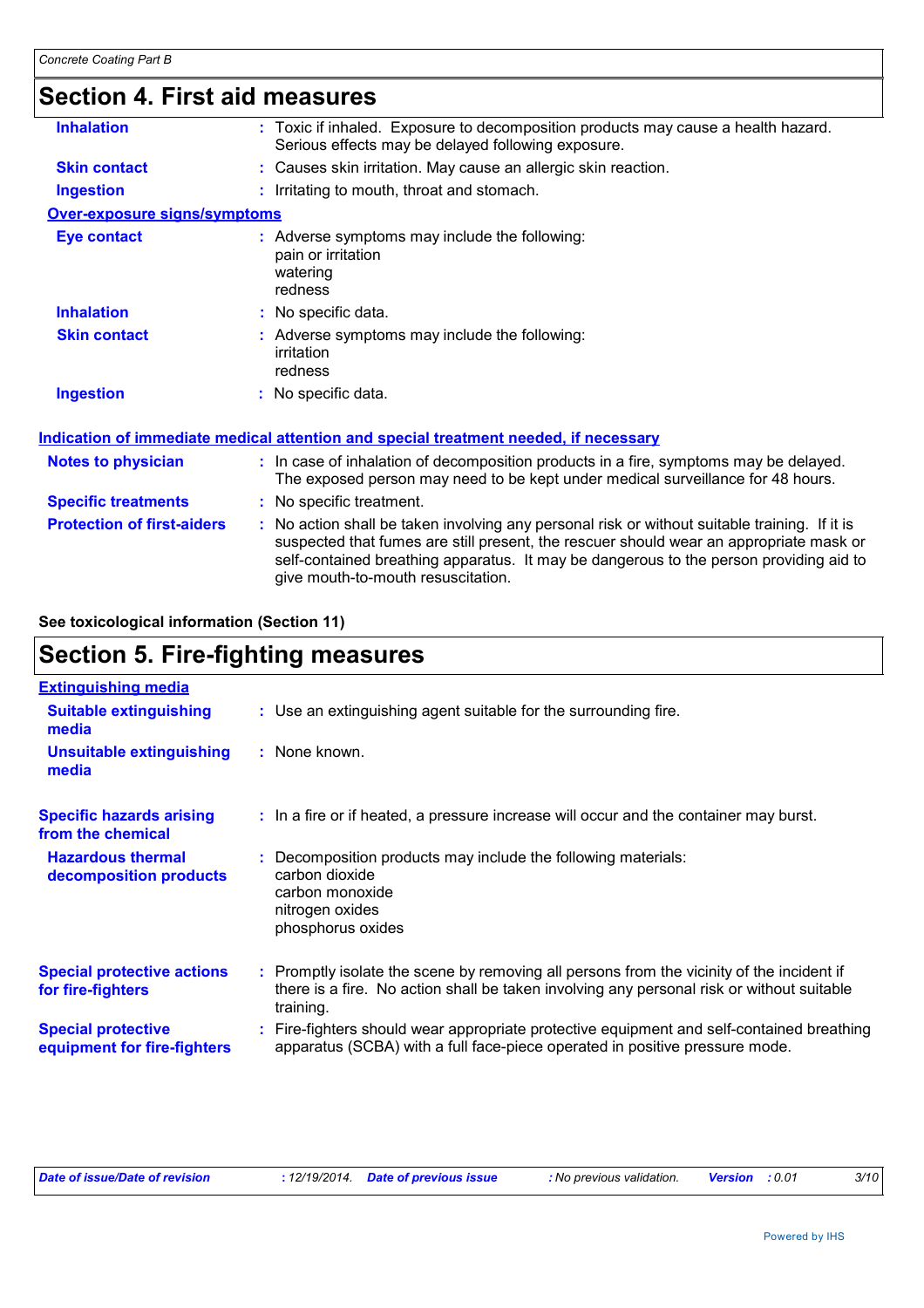# **Section 6. Accidental release measures**

|                                                              | <b>Personal precautions, protective equipment and emergency procedures</b>                                                                                                                                                                                                                                                                                                                                                                                                                                                                                                                                                                                                                                   |
|--------------------------------------------------------------|--------------------------------------------------------------------------------------------------------------------------------------------------------------------------------------------------------------------------------------------------------------------------------------------------------------------------------------------------------------------------------------------------------------------------------------------------------------------------------------------------------------------------------------------------------------------------------------------------------------------------------------------------------------------------------------------------------------|
| For non-emergency<br>personnel                               | : No action shall be taken involving any personal risk or without suitable training.<br>Evacuate surrounding areas. Keep unnecessary and unprotected personnel from<br>entering. Do not touch or walk through spilled material. Do not breathe vapor or mist.<br>Provide adequate ventilation. Wear appropriate respirator when ventilation is<br>inadequate. Put on appropriate personal protective equipment.                                                                                                                                                                                                                                                                                              |
|                                                              | For emergency responders : If specialised clothing is required to deal with the spillage, take note of any information<br>in Section 8 on suitable and unsuitable materials. See also the information in "For non-<br>emergency personnel".                                                                                                                                                                                                                                                                                                                                                                                                                                                                  |
| <b>Environmental precautions</b>                             | : Avoid dispersal of spilled material and runoff and contact with soil, waterways, drains<br>and sewers. Inform the relevant authorities if the product has caused environmental<br>pollution (sewers, waterways, soil or air).                                                                                                                                                                                                                                                                                                                                                                                                                                                                              |
| <b>Methods and materials for containment and cleaning up</b> |                                                                                                                                                                                                                                                                                                                                                                                                                                                                                                                                                                                                                                                                                                              |
| <b>Small spill</b>                                           | : Stop leak if without risk. Move containers from spill area. Dilute with water and mop up<br>if water-soluble. Alternatively, or if water-insoluble, absorb with an inert dry material and<br>place in an appropriate waste disposal container. Dispose of via a licensed waste<br>disposal contractor.                                                                                                                                                                                                                                                                                                                                                                                                     |
| <b>Large spill</b>                                           | : Stop leak if without risk. Move containers from spill area. Approach release from<br>upwind. Prevent entry into sewers, water courses, basements or confined areas. Wash<br>spillages into an effluent treatment plant or proceed as follows. Contain and collect<br>spillage with non-combustible, absorbent material e.g. sand, earth, vermiculite or<br>diatomaceous earth and place in container for disposal according to local regulations<br>(see Section 13). Dispose of via a licensed waste disposal contractor. Contaminated<br>absorbent material may pose the same hazard as the spilled product. Note: see<br>Section 1 for emergency contact information and Section 13 for waste disposal. |

# **Section 7. Handling and storage**

## **Precautions for safe handling**

| <b>Protective measures</b>                                                       | : Put on appropriate personal protective equipment (see Section 8). Do not get in eyes or<br>on skin or clothing. Do not breathe vapor or mist. Do not ingest. Use only with<br>adequate ventilation. Wear appropriate respirator when ventilation is inadequate. Keep<br>in the original container or an approved alternative made from a compatible material,<br>kept tightly closed when not in use. Empty containers retain product residue and can be<br>hazardous. Do not reuse container.              |
|----------------------------------------------------------------------------------|---------------------------------------------------------------------------------------------------------------------------------------------------------------------------------------------------------------------------------------------------------------------------------------------------------------------------------------------------------------------------------------------------------------------------------------------------------------------------------------------------------------|
| <b>Advice on general</b><br>occupational hygiene                                 | : Eating, drinking and smoking should be prohibited in areas where this material is<br>handled, stored and processed. Workers should wash hands and face before eating,<br>drinking and smoking. Remove contaminated clothing and protective equipment before<br>entering eating areas. See also Section 8 for additional information on hygiene<br>measures.                                                                                                                                                 |
| <b>Conditions for safe storage,</b><br>including any<br><b>incompatibilities</b> | : Store in accordance with local regulations. Store in original container protected from<br>direct sunlight in a dry, cool and well-ventilated area, away from incompatible materials<br>and food and drink. Store locked up. Keep container tightly closed and sealed until<br>ready for use. Containers that have been opened must be carefully resealed and kept<br>upright to prevent leakage. Do not store in unlabeled containers. Use appropriate<br>containment to avoid environmental contamination. |

|  | Date of issue/Date of revision |  | : 12/19/2014. Date of previous issue | : No previous validation. | <b>Version</b> : 0.01 |  | 4/10 |
|--|--------------------------------|--|--------------------------------------|---------------------------|-----------------------|--|------|
|--|--------------------------------|--|--------------------------------------|---------------------------|-----------------------|--|------|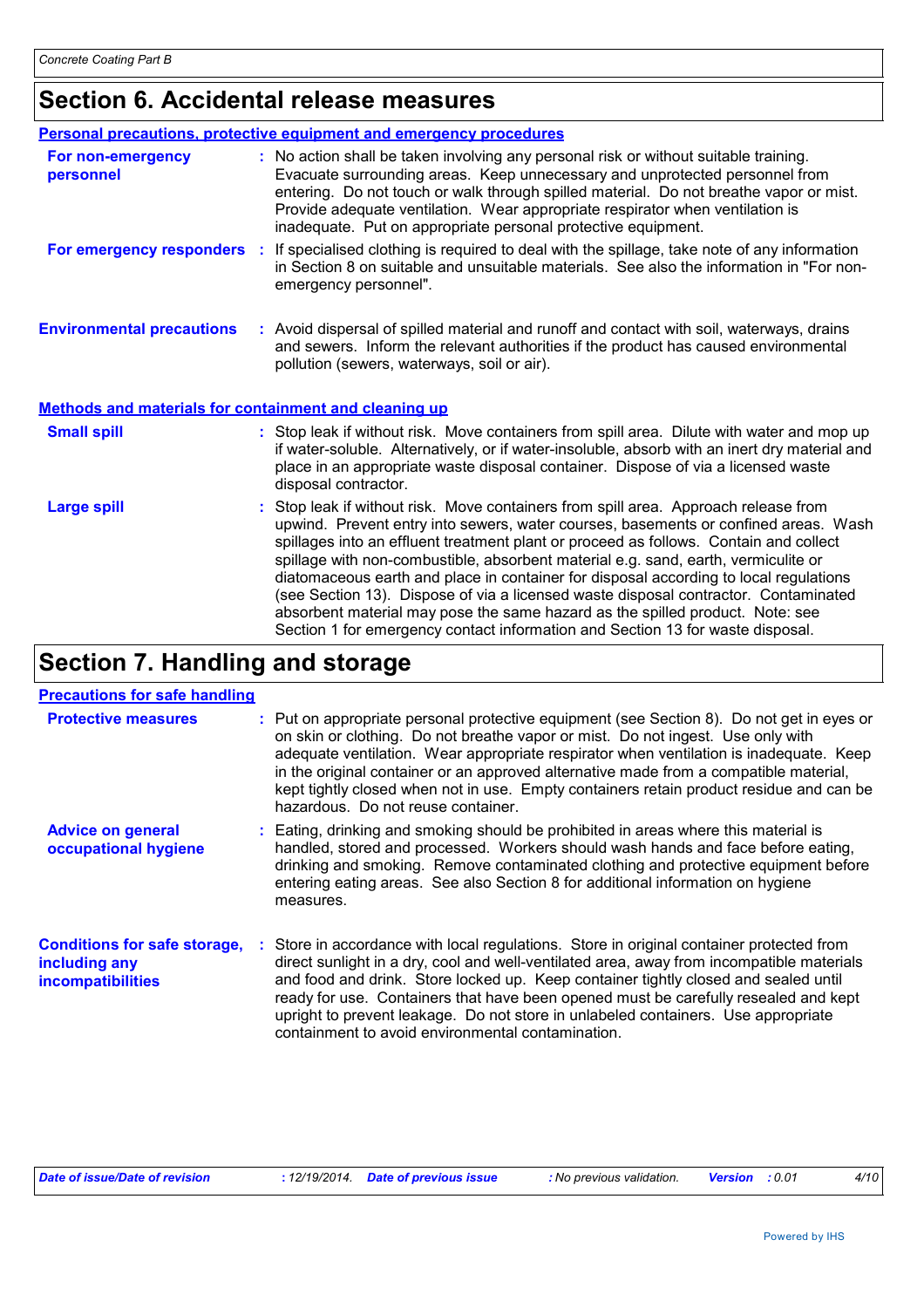# **Section 8. Exposure controls/personal protection**

## **Control parameters**

## **Occupational exposure limits**

None.

| <b>Appropriate engineering</b><br>controls | : Use only with adequate ventilation. Use process enclosures, local exhaust ventilation or<br>other engineering controls to keep worker exposure to airborne contaminants below any<br>recommended or statutory limits.                                                                                                                                                                                                                                                                                                                                                                                                |
|--------------------------------------------|------------------------------------------------------------------------------------------------------------------------------------------------------------------------------------------------------------------------------------------------------------------------------------------------------------------------------------------------------------------------------------------------------------------------------------------------------------------------------------------------------------------------------------------------------------------------------------------------------------------------|
| <b>Environmental exposure</b><br>controls  | : Emissions from ventilation or work process equipment should be checked to ensure<br>they comply with the requirements of environmental protection legislation. In some<br>cases, fume scrubbers, filters or engineering modifications to the process equipment<br>will be necessary to reduce emissions to acceptable levels.                                                                                                                                                                                                                                                                                        |
| <b>Individual protection measures</b>      |                                                                                                                                                                                                                                                                                                                                                                                                                                                                                                                                                                                                                        |
| <b>Hygiene measures</b>                    | : Wash hands, forearms and face thoroughly after handling chemical products, before<br>eating, smoking and using the lavatory and at the end of the working period.<br>Appropriate techniques should be used to remove potentially contaminated clothing.<br>Wash contaminated clothing before reusing. Ensure that eyewash stations and safety<br>showers are close to the workstation location.                                                                                                                                                                                                                      |
| <b>Eye/face protection</b>                 | : Safety eyewear complying with an approved standard should be used when a risk<br>assessment indicates this is necessary to avoid exposure to liquid splashes, mists,<br>gases or dusts. If contact is possible, the following protection should be worn, unless<br>the assessment indicates a higher degree of protection: chemical splash goggles.                                                                                                                                                                                                                                                                  |
| <b>Skin protection</b>                     |                                                                                                                                                                                                                                                                                                                                                                                                                                                                                                                                                                                                                        |
| <b>Hand protection</b>                     | : Chemical-resistant, impervious gloves complying with an approved standard should be<br>worn at all times when handling chemical products if a risk assessment indicates this is<br>necessary. Considering the parameters specified by the glove manufacturer, check<br>during use that the gloves are still retaining their protective properties. It should be<br>noted that the time to breakthrough for any glove material may be different for different<br>glove manufacturers. In the case of mixtures, consisting of several substances, the<br>protection time of the gloves cannot be accurately estimated. |
| <b>Body protection</b>                     | : Personal protective equipment for the body should be selected based on the task being<br>performed and the risks involved and should be approved by a specialist before<br>handling this product.                                                                                                                                                                                                                                                                                                                                                                                                                    |
| <b>Other skin protection</b>               | : Appropriate footwear and any additional skin protection measures should be selected<br>based on the task being performed and the risks involved and should be approved by a<br>specialist before handling this product.                                                                                                                                                                                                                                                                                                                                                                                              |
| <b>Respiratory protection</b>              | : Use a properly fitted, air-purifying or air-fed respirator complying with an approved<br>standard if a risk assessment indicates this is necessary. Respirator selection must be<br>based on known or anticipated exposure levels, the hazards of the product and the safe<br>working limits of the selected respirator.                                                                                                                                                                                                                                                                                             |

# **Section 9. Physical and chemical properties**

| Date of issue/Date of revision | 5/10<br><b>Date of previous issue</b><br>: No previous validation.<br>: 12/19/2014.<br><b>Version</b><br>: 0.01 |
|--------------------------------|-----------------------------------------------------------------------------------------------------------------|
| <b>Flash point</b>             | : Closed cup: 106°C (222.8°F)                                                                                   |
| <b>Boiling point</b>           | : Not available                                                                                                 |
| <b>Melting point</b>           | : Not available                                                                                                 |
| pH                             | $: 8.1 \, (\textcircled{a}10\%)$                                                                                |
| <b>Odor threshold</b>          | : Not available                                                                                                 |
| <b>Odor</b>                    | $:$ Bland                                                                                                       |
| <b>Color</b>                   | : Colorless to light yellow                                                                                     |
| <b>Physical state</b>          | : Liquid                                                                                                        |
| <b>Appearance</b>              |                                                                                                                 |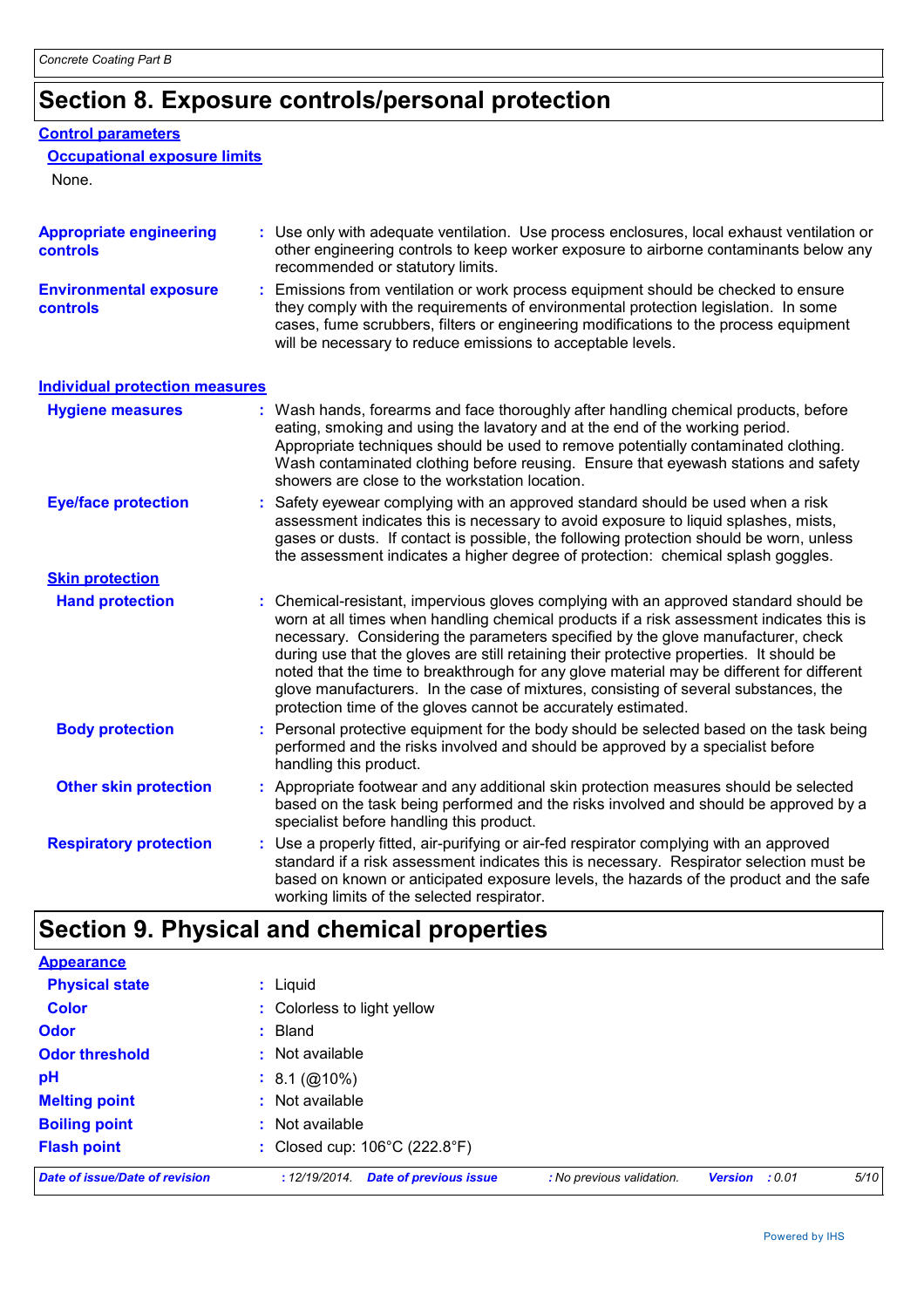# **Section 9. Physical and chemical properties**

| <b>Evaporation rate</b>                           | $:$ Not available                                                                                                                               |
|---------------------------------------------------|-------------------------------------------------------------------------------------------------------------------------------------------------|
| <b>Flammability (solid, gas)</b>                  | : Not available                                                                                                                                 |
| Lower and upper explosive<br>(flammable) limits   | : Not available                                                                                                                                 |
| <b>Vapor pressure</b>                             | : Not applicable                                                                                                                                |
| <b>Vapor density</b>                              | : Not available                                                                                                                                 |
| <b>Specific gravity</b>                           | : 1.14 $g/cm^{3}$                                                                                                                               |
| <b>Solubility</b>                                 | Dispersable in water.                                                                                                                           |
| <b>Partition coefficient: n-</b><br>octanol/water | : Not available                                                                                                                                 |
| <b>Auto-ignition temperature</b>                  | : Not available                                                                                                                                 |
| <b>Viscosity</b>                                  | $: 1500$ mPas                                                                                                                                   |
| <b>VOC content</b>                                | $: 0\%$                                                                                                                                         |
|                                                   | VOCs are calculated following the requirements under 40 CFR, Part 59, Subpart C for Consumer Products and Subpart D for Architectural Coatings. |

# **Section 10. Stability and reactivity**

| <b>Reactivity</b>                                   |    | : No specific test data related to reactivity available for this product or its ingredients.              |
|-----------------------------------------------------|----|-----------------------------------------------------------------------------------------------------------|
| <b>Chemical stability</b>                           |    | : The product is stable.                                                                                  |
| <b>Possibility of hazardous</b><br><b>reactions</b> |    | : Under normal conditions of storage and use, hazardous reactions will not occur.                         |
| <b>Conditions to avoid</b>                          |    | : No specific data.                                                                                       |
| <b>Incompatible materials</b>                       | ÷. | No specific data.                                                                                         |
| <b>Hazardous decomposition</b><br>products          |    | : Under normal conditions of storage and use, hazardous decomposition products should<br>not be produced. |

# **Section 11. Toxicological information**

## **Information on toxicological effects**

| <b>Acute toxicity</b>                                            |               |                |                         |                 |
|------------------------------------------------------------------|---------------|----------------|-------------------------|-----------------|
| <b>Product/ingredient name</b>                                   | <b>Result</b> | <b>Species</b> | <b>Dose</b>             | <b>Exposure</b> |
| Hexamethylene diisocyanate,   LC50 Inhalation Vapor<br>oligomers |               | Rat            | 18500 mg/m <sup>3</sup> | 1 hours         |
| ethyldiisopropylamine                                            | LD50 Oral     | Rat            | $317 \text{ mg/kg}$     |                 |

| <b>Irritation/Corrosion</b>                                       |                           |                |              |                   |                    |
|-------------------------------------------------------------------|---------------------------|----------------|--------------|-------------------|--------------------|
| <b>Product/ingredient name</b>                                    | <b>Result</b>             | <b>Species</b> | <b>Score</b> | <b>Exposure</b>   | <b>Observation</b> |
| Hexamethylene diisocyanate, Eyes - Moderate irritant<br>oligomers |                           | Rabbit         |              | 100<br>milligrams | -                  |
|                                                                   | ISkin - Moderate irritant | Rabbit         |              | 500<br>milligrams |                    |

## **Sensitization**

Not available.

| Date of issue/Date of revision |  | : 12/19/2014 Date of previous issue | : No previous validation. | 0.01 <b>Version</b> | 6/10 |
|--------------------------------|--|-------------------------------------|---------------------------|---------------------|------|
|--------------------------------|--|-------------------------------------|---------------------------|---------------------|------|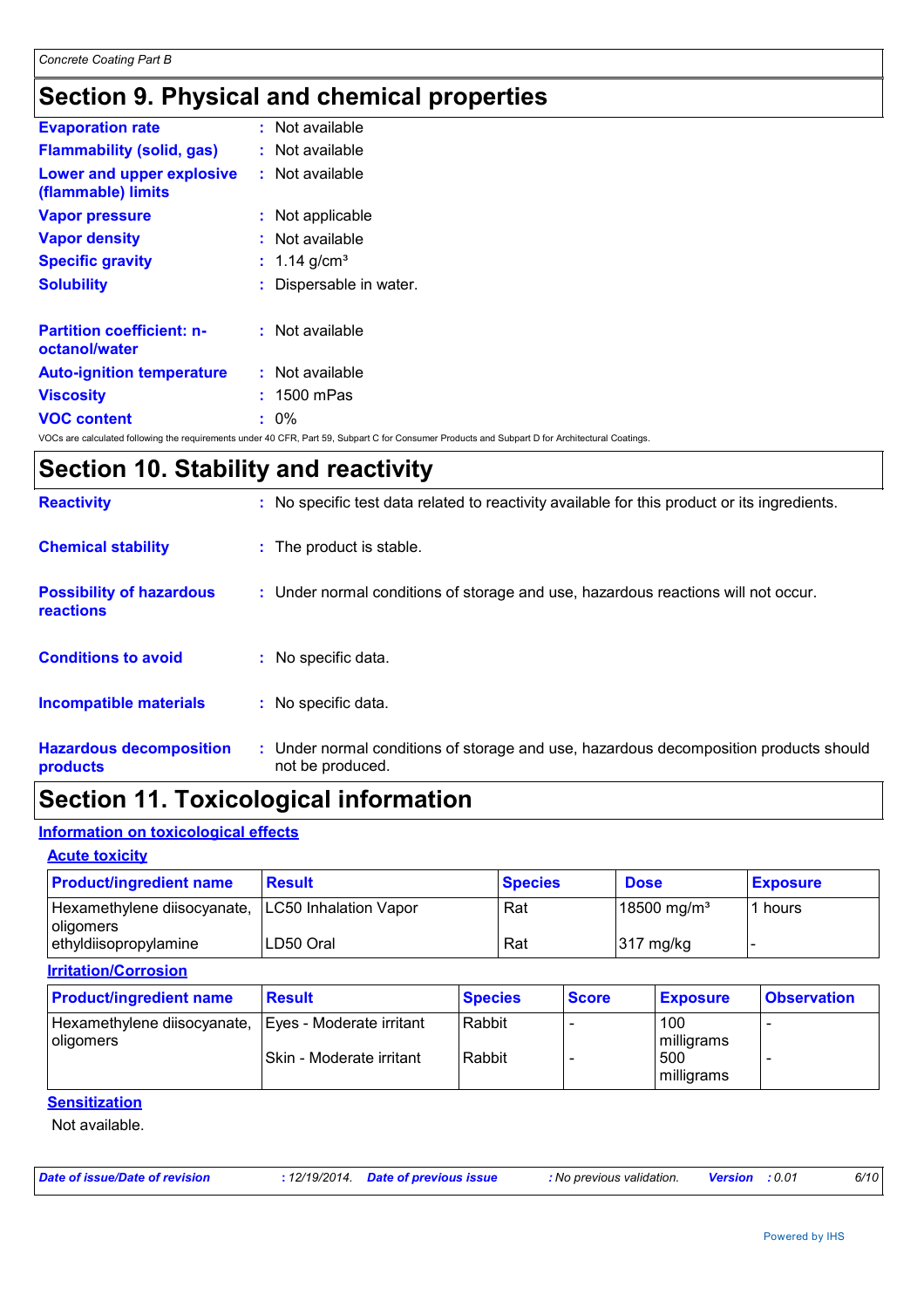# **Section 11. Toxicological information**

## **Mutagenicity**

Not available.

**Carcinogenicity**

Not available.

## **Reproductive toxicity**

Not available.

## **Teratogenicity**

Not available.

## **Specific target organ toxicity (single exposure)**

Not available.

### **Specific target organ toxicity (repeated exposure)** Not available.

**Aspiration hazard**

Not available.

| <b>Information on the likely</b><br>routes of exposure | : Not available                                                                                                                         |
|--------------------------------------------------------|-----------------------------------------------------------------------------------------------------------------------------------------|
| <b>Potential acute health effects</b>                  |                                                                                                                                         |
| <b>Eye contact</b>                                     | : Causes serious eye irritation.                                                                                                        |
| <b>Inhalation</b>                                      | : Toxic if inhaled. Exposure to decomposition products may cause a health hazard.<br>Serious effects may be delayed following exposure. |
| <b>Skin contact</b>                                    | : Causes skin irritation. May cause an allergic skin reaction.                                                                          |
| <b>Ingestion</b>                                       | : Irritating to mouth, throat and stomach.                                                                                              |
|                                                        | <b>Symptoms related to the physical, chemical and toxicological characteristics</b>                                                     |
| <b>Eye contact</b>                                     | : Adverse symptoms may include the following:<br>pain or irritation<br>watering<br>redness                                              |
| <b>Inhalation</b>                                      | : No specific data.                                                                                                                     |
| <b>Skin contact</b>                                    | : Adverse symptoms may include the following:<br>irritation<br>redness                                                                  |
| <b>Ingestion</b>                                       | : No specific data.                                                                                                                     |
|                                                        | Delayed and immediate effects and also chronic effects from short and long term exposure                                                |
| <b>Short term exposure</b>                             |                                                                                                                                         |
| <b>Potential immediate</b><br>effects                  | : Not available                                                                                                                         |
| <b>Potential delayed effects</b>                       | : Not available                                                                                                                         |
| <b>Long term exposure</b>                              |                                                                                                                                         |
| <b>Potential immediate</b><br>effects                  | : Not available                                                                                                                         |
| <b>Potential delayed effects</b>                       | : Not available                                                                                                                         |
| <b>Potential chronic health effects</b>                |                                                                                                                                         |
|                                                        |                                                                                                                                         |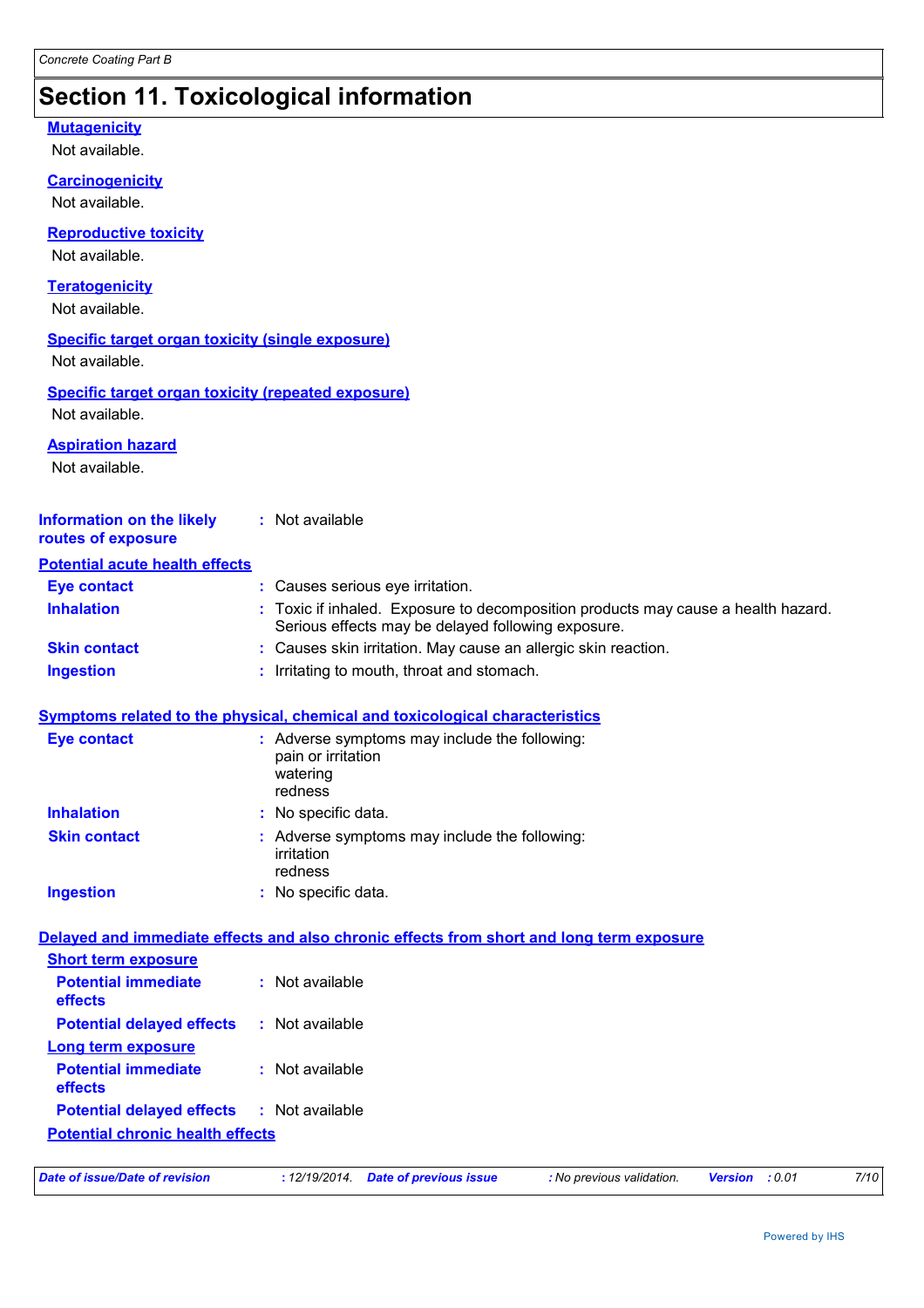# **Section 11. Toxicological information**

## Not available.

| <b>General</b>               | : No known significant effects or critical hazards. |
|------------------------------|-----------------------------------------------------|
| <b>Carcinogenicity</b>       | : No known significant effects or critical hazards. |
| <b>Mutagenicity</b>          | : No known significant effects or critical hazards. |
| <b>Teratogenicity</b>        | : No known significant effects or critical hazards. |
| <b>Developmental effects</b> | : No known significant effects or critical hazards. |
| <b>Fertility effects</b>     | : No known significant effects or critical hazards. |

## **Numerical measures of toxicity**

|--|

| Route               | <b>ATE value</b> |
|---------------------|------------------|
| <b>Oral</b>         | 26416.7 mg/kg    |
| Inhalation (vapors) | $9.737$ mg/l     |

# **Section 12. Ecological information**

#### **Toxicity**

Not available.

## **Persistence and degradability**

Not available.

#### **Bioaccumulative potential**

Not available.

## **Mobility in soil**

**Soil/water partition coefficient (KOC) :** Not available

**Other adverse effects** : No known significant effects or critical hazards.

# **Section 13. Disposal considerations**

| <b>Disposal methods</b> | : The generation of waste should be avoided or minimized wherever possible. Disposal<br>of this product, solutions and any by-products should at all times comply with the<br>requirements of environmental protection and waste disposal legislation and any<br>regional local authority requirements. Dispose of surplus and non-recyclable products<br>via a licensed waste disposal contractor. Waste should not be disposed of untreated to<br>the sewer unless fully compliant with the requirements of all authorities with jurisdiction.<br>Waste packaging should be recycled. Incineration or landfill should only be considered<br>when recycling is not feasible. This material and its container must be disposed of in a<br>safe way. Care should be taken when handling emptied containers that have not been<br>cleaned or rinsed out. Empty containers or liners may retain some product residues.<br>Avoid dispersal of spilled material and runoff and contact with soil, waterways, drains<br>and sewers. |
|-------------------------|-------------------------------------------------------------------------------------------------------------------------------------------------------------------------------------------------------------------------------------------------------------------------------------------------------------------------------------------------------------------------------------------------------------------------------------------------------------------------------------------------------------------------------------------------------------------------------------------------------------------------------------------------------------------------------------------------------------------------------------------------------------------------------------------------------------------------------------------------------------------------------------------------------------------------------------------------------------------------------------------------------------------------------|
|-------------------------|-------------------------------------------------------------------------------------------------------------------------------------------------------------------------------------------------------------------------------------------------------------------------------------------------------------------------------------------------------------------------------------------------------------------------------------------------------------------------------------------------------------------------------------------------------------------------------------------------------------------------------------------------------------------------------------------------------------------------------------------------------------------------------------------------------------------------------------------------------------------------------------------------------------------------------------------------------------------------------------------------------------------------------|

| Date of issue/Date of revision | : 12/19/2014 Date of previous issue | : No previous validation. | <b>Version</b> : 0.01 |  | 8/10 |
|--------------------------------|-------------------------------------|---------------------------|-----------------------|--|------|
|--------------------------------|-------------------------------------|---------------------------|-----------------------|--|------|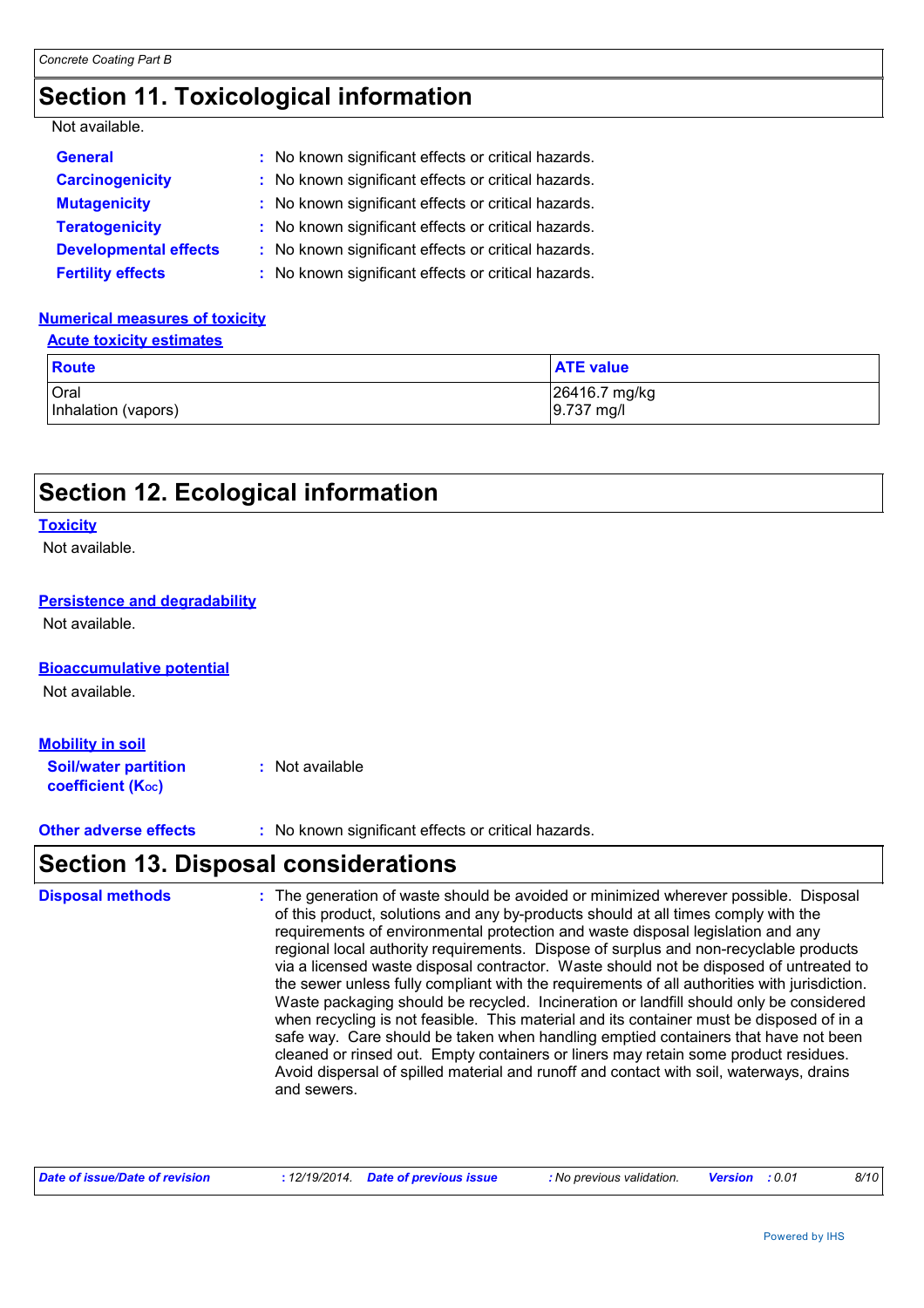# **Section 14. Transport information**

|                                      | <b>DOT Classification</b> | <b>IMDG</b>   | <b>IATA</b>              |
|--------------------------------------|---------------------------|---------------|--------------------------|
| <b>UN number</b>                     | Not regulated             | Not regulated | Not regulated            |
| <b>UN proper shipping</b><br>name    | $\overline{\phantom{a}}$  |               |                          |
| <b>Transport hazard</b><br>class(es) | $\overline{\phantom{a}}$  |               |                          |
| <b>Packing group</b>                 | $\overline{\phantom{a}}$  |               | $\overline{\phantom{0}}$ |
| <b>Environmental</b><br>hazards      | No.                       | No.           | No.                      |
| <b>Additional</b><br>information     | $\overline{\phantom{0}}$  |               |                          |

**Special precautions for user : Transport within user's premises: always transport in closed containers that are** upright and secure. Ensure that persons transporting the product know what to do in the event of an accident or spillage.

**Transport in bulk according :** Not available. **to Annex II of MARPOL 73/78 and the IBC Code**

## **Section 15. Regulatory information**

**U.S. Federal regulations : United States inventory (TSCA 8b)**: All components are listed or exempted.

| <b>SARA 311/312</b><br><b>Classification</b><br><b>Composition/information on ingredients</b> | : Immediate (acute) health hazard |                                  |
|-----------------------------------------------------------------------------------------------|-----------------------------------|----------------------------------|
| <b>Name</b>                                                                                   | %                                 | Fire Sudden<br>hazard release of |

| <b>Name</b>                              | $\frac{9}{6}$ | <b>Fire</b> | <b>Sudden</b><br>hazard release of<br><b>pressure</b> | Reactive | <b>Immediate</b><br>(acute)<br>health<br>hazard | <b>Delayed</b><br>(chronic)<br>health<br>hazard |
|------------------------------------------|---------------|-------------|-------------------------------------------------------|----------|-------------------------------------------------|-------------------------------------------------|
| Hexamethylene diisocyanate,<br>oligomers | $60 - 100$    | INo.        | No.                                                   | No.      | Yes.                                            | No.                                             |
| ethyldiisopropylamine                    | - 5           | Yes.        | No.                                                   | No.      | Yes.                                            | No.                                             |

#### **State regulations**

**International regulations**

**Canada inventory :** All components are listed or exempted.